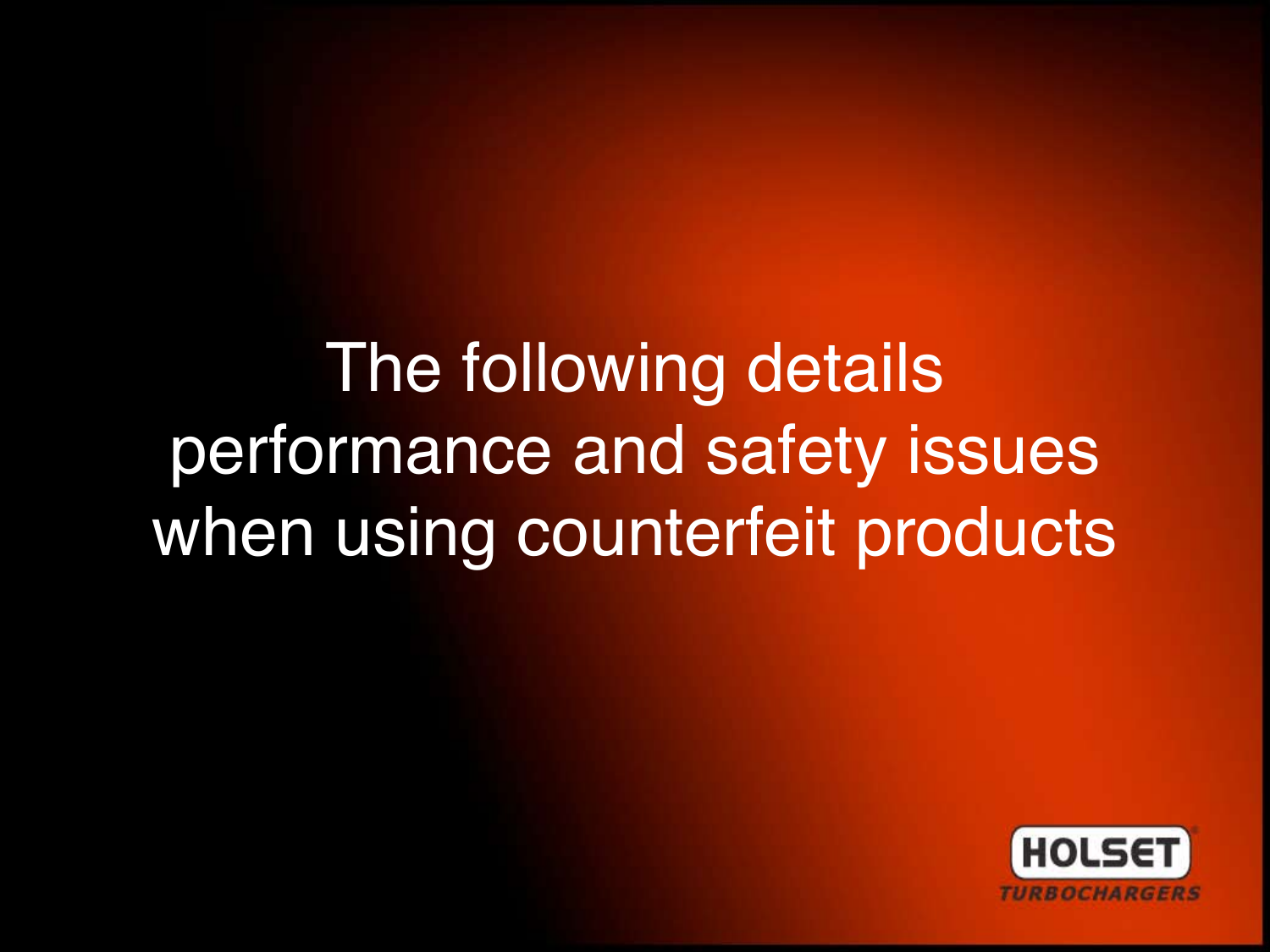The purpose of this series is for consumer education in order to help you determine whether your turbocharger is indeed genuine or counterfeit.

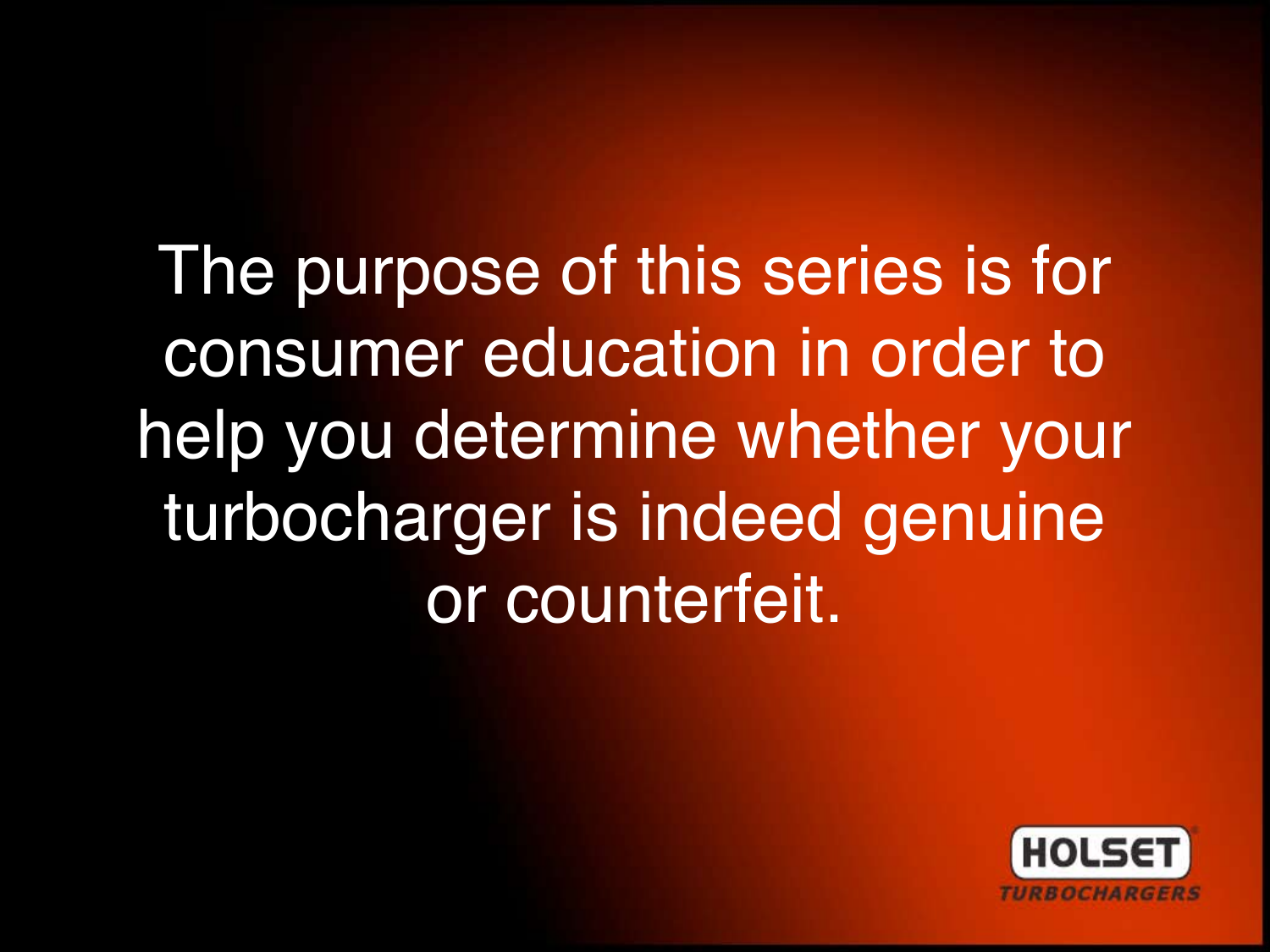

## Counterfeit Turbocharger Containment Test Results



Photographs show the results of a Chinese copy turbocharger which has failed a controlled containment test at the Holset Technical Center in Huddersfield UK

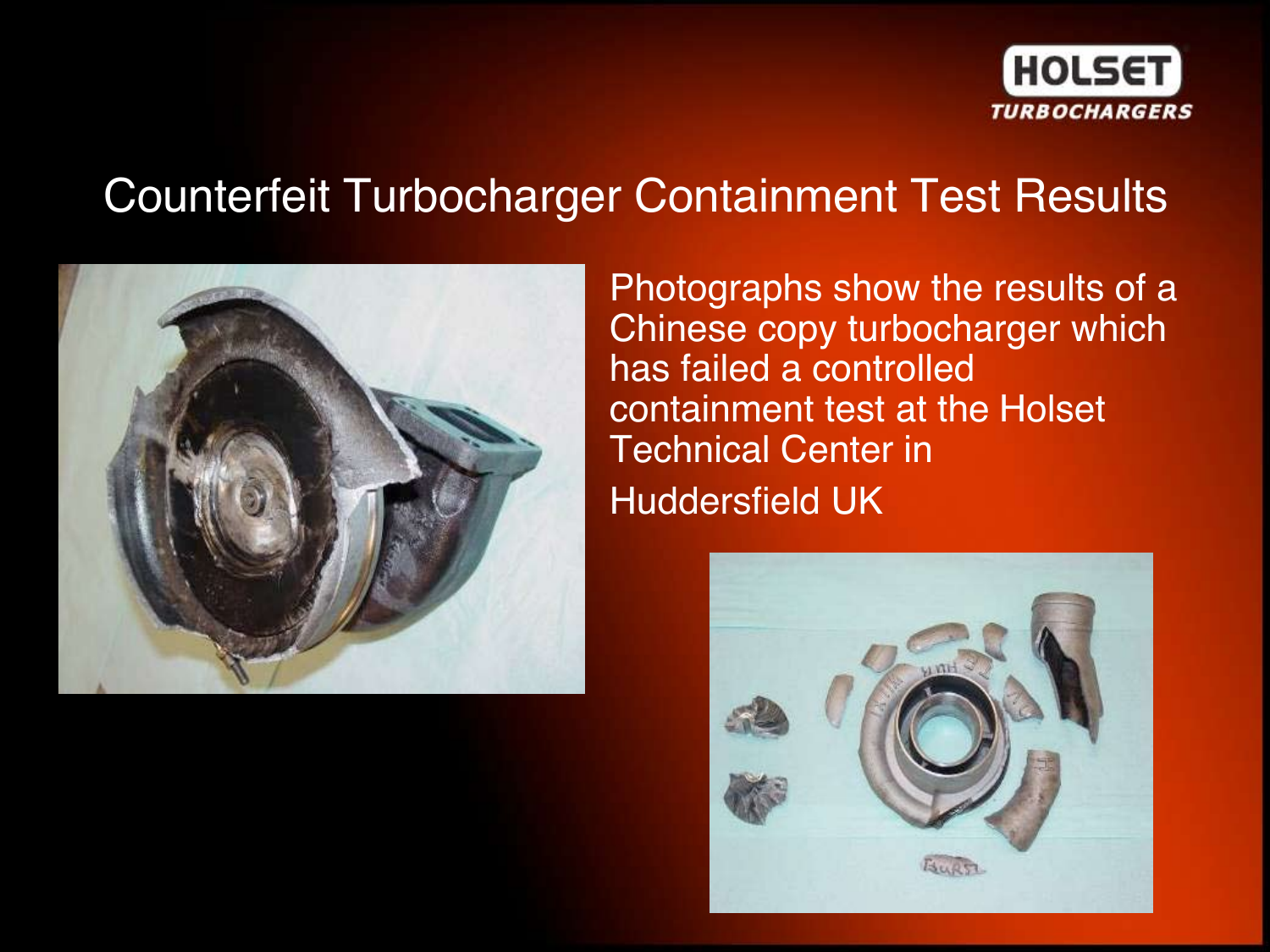

# Counterfeit Turbocharger Containment Test Resultsnon containment!

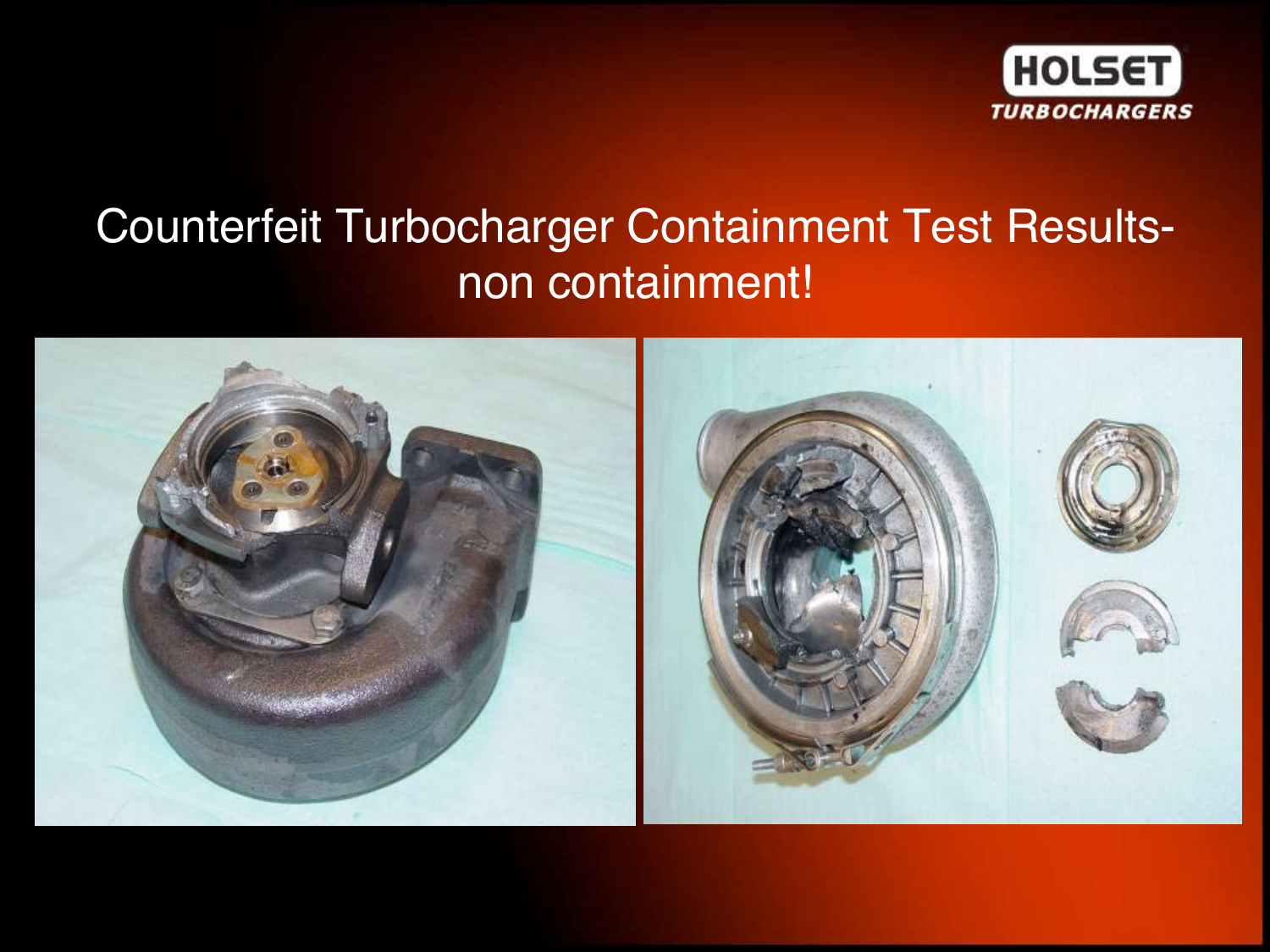

### **So how do I detect a counterfeit Turbocharger ?**

The following outlines the main differences between genuine Holset products and counterfeit products.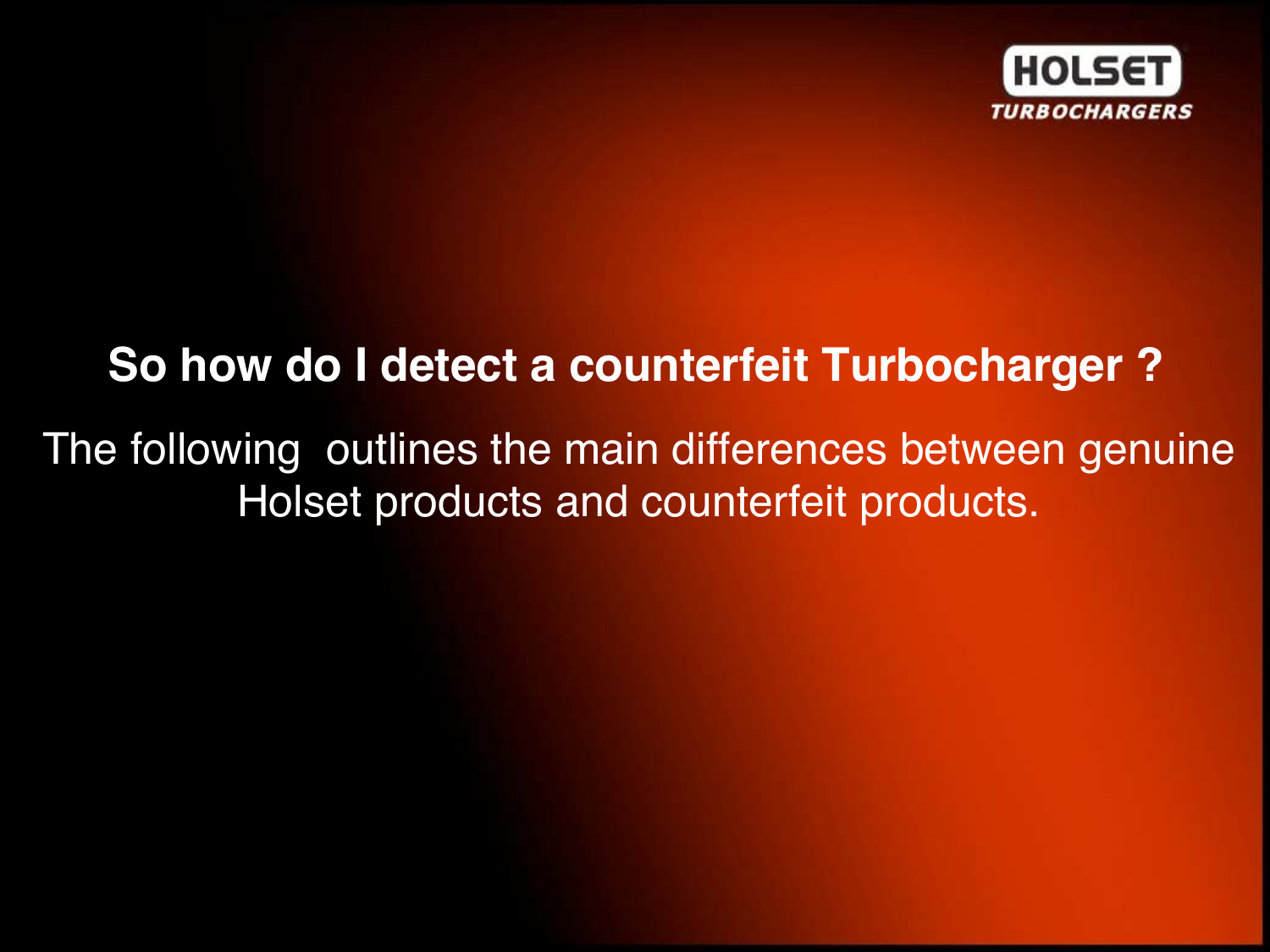

### MAN – Turbocharger, Turkey



Genuine Holset bar code which is placed over the data plate. This turbo H050635285 was a genuine turbo sold to MAN parts.

Bar code label covered the nameplate. This is a copy nameplate as all turbos manufactured in Wuxi Holset have a 'W' not a 'H' in front of the Serial Number.

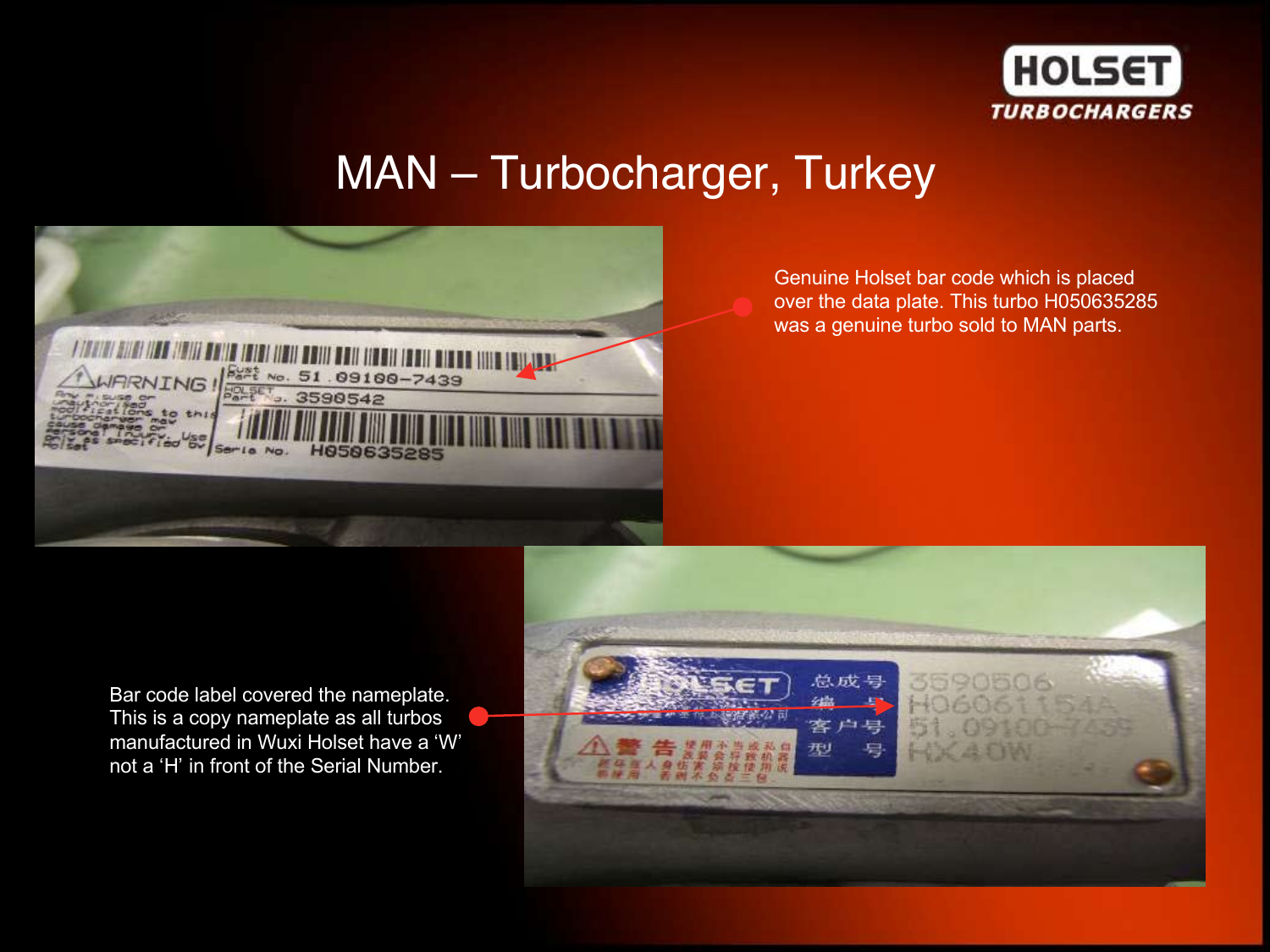

### HOLSET genuine turbo



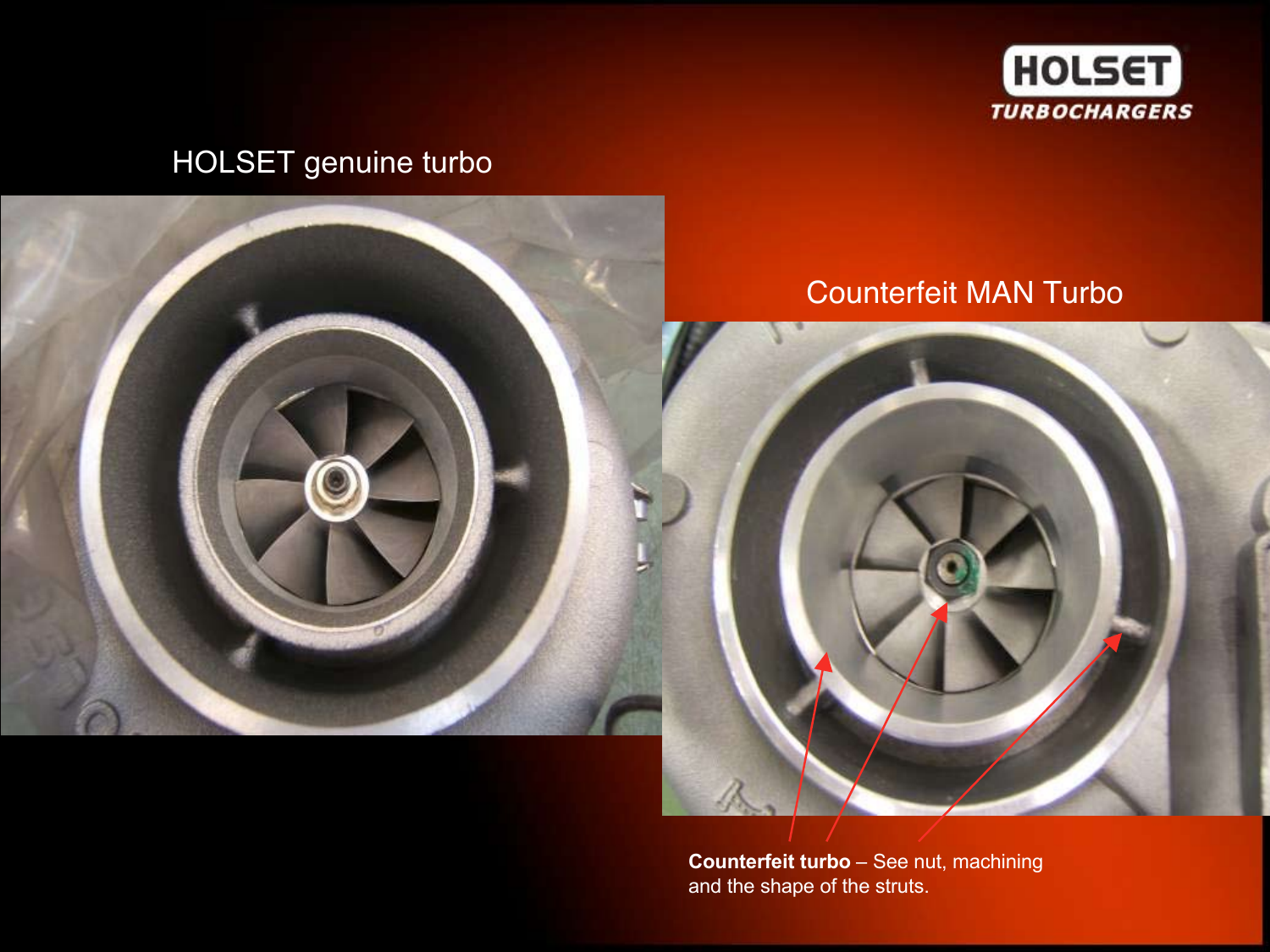

### **Genuine**

### Counterfeit MAN Turbo



Copy Turbo – No washers on the screws, machining, flat on the wastegate rod. P.S. – ignore the shape of the bracket.

**Genuine**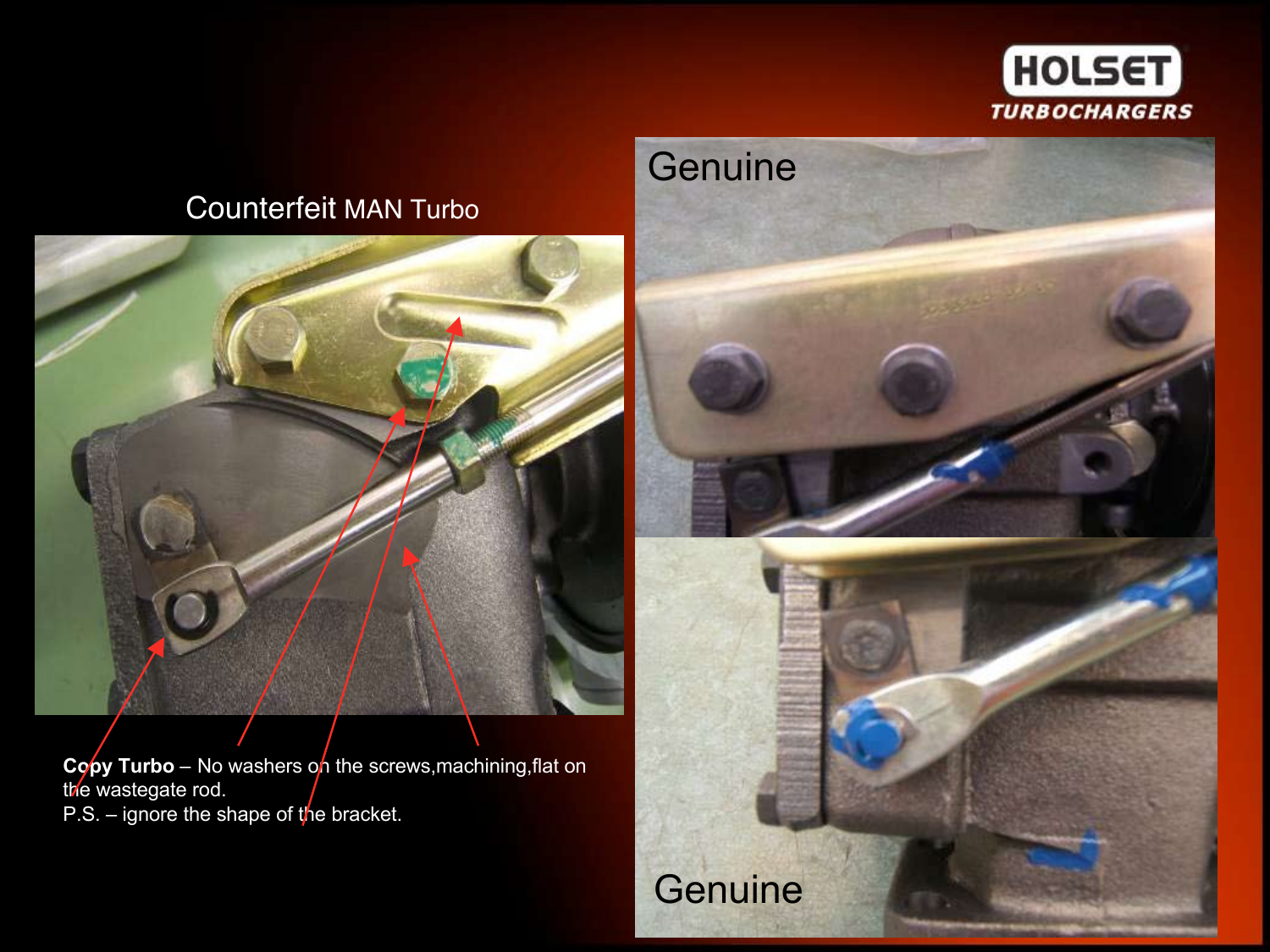

#### Counterfeit MAN Turbo



**Copy turbo** – Hose clip and hole in the capsule

#### Genuine Holset turbocharger

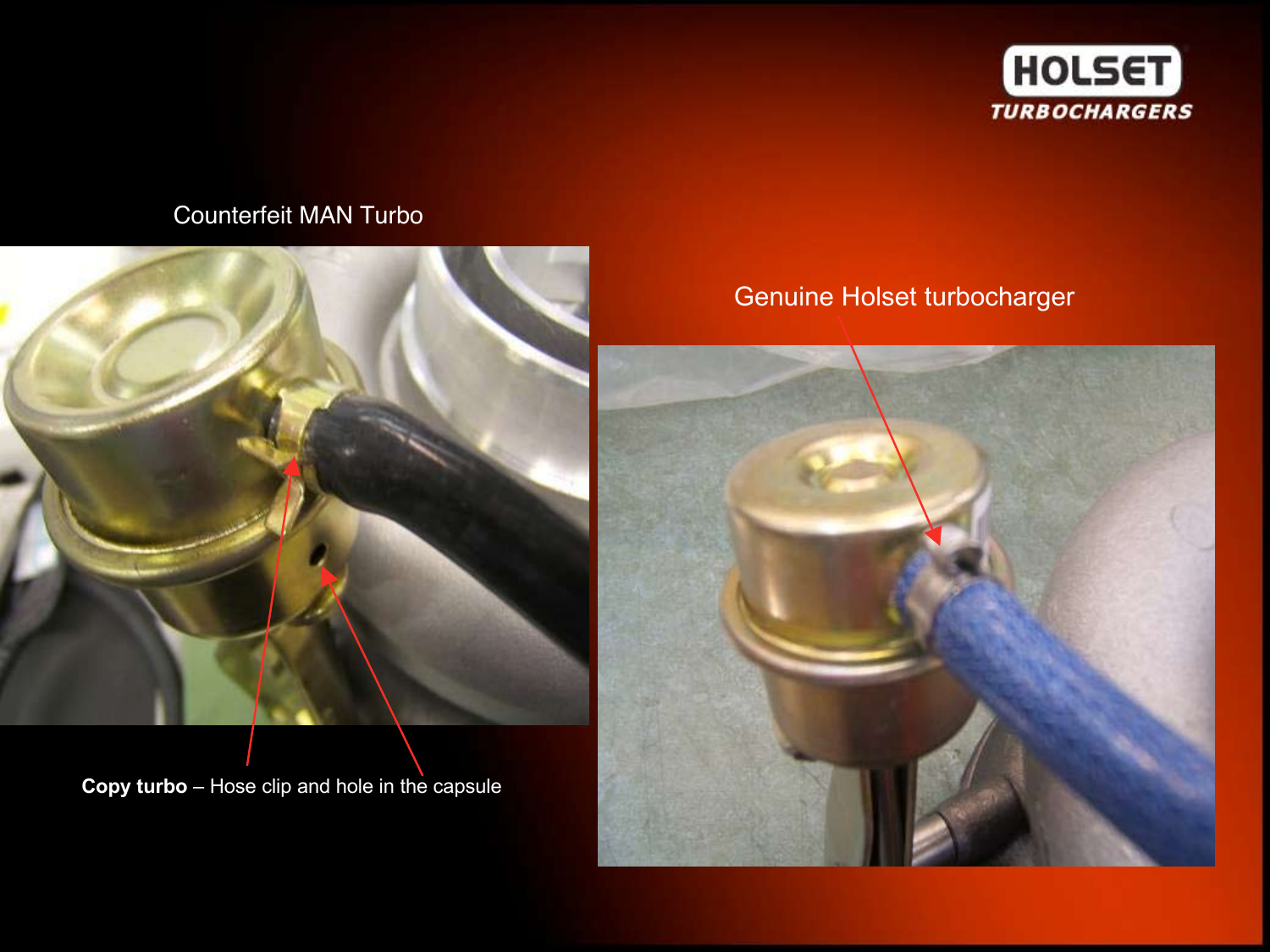

# Impeller Locknut



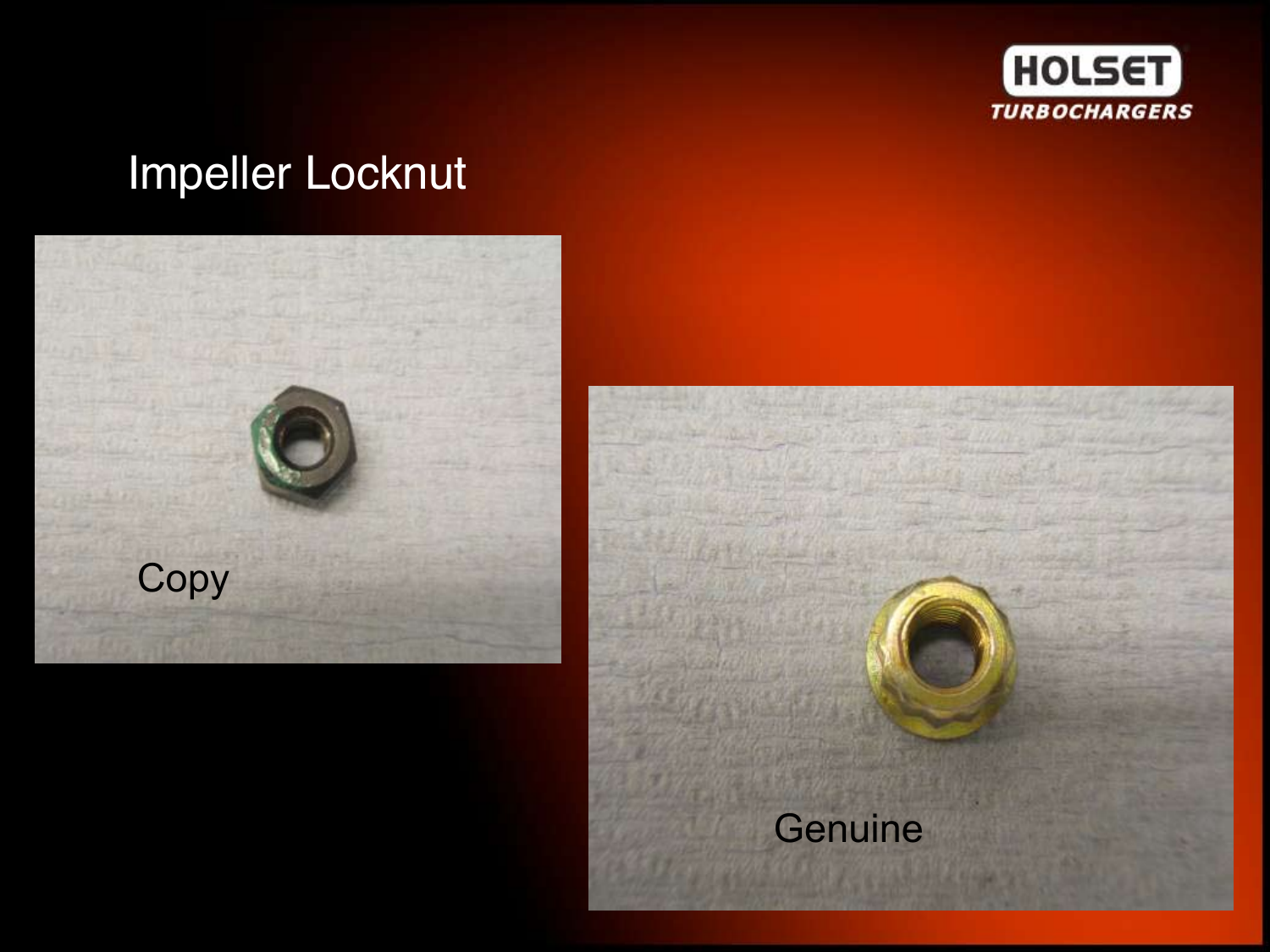

## Oil Seal Plate Retaining Ring

**Machined** 



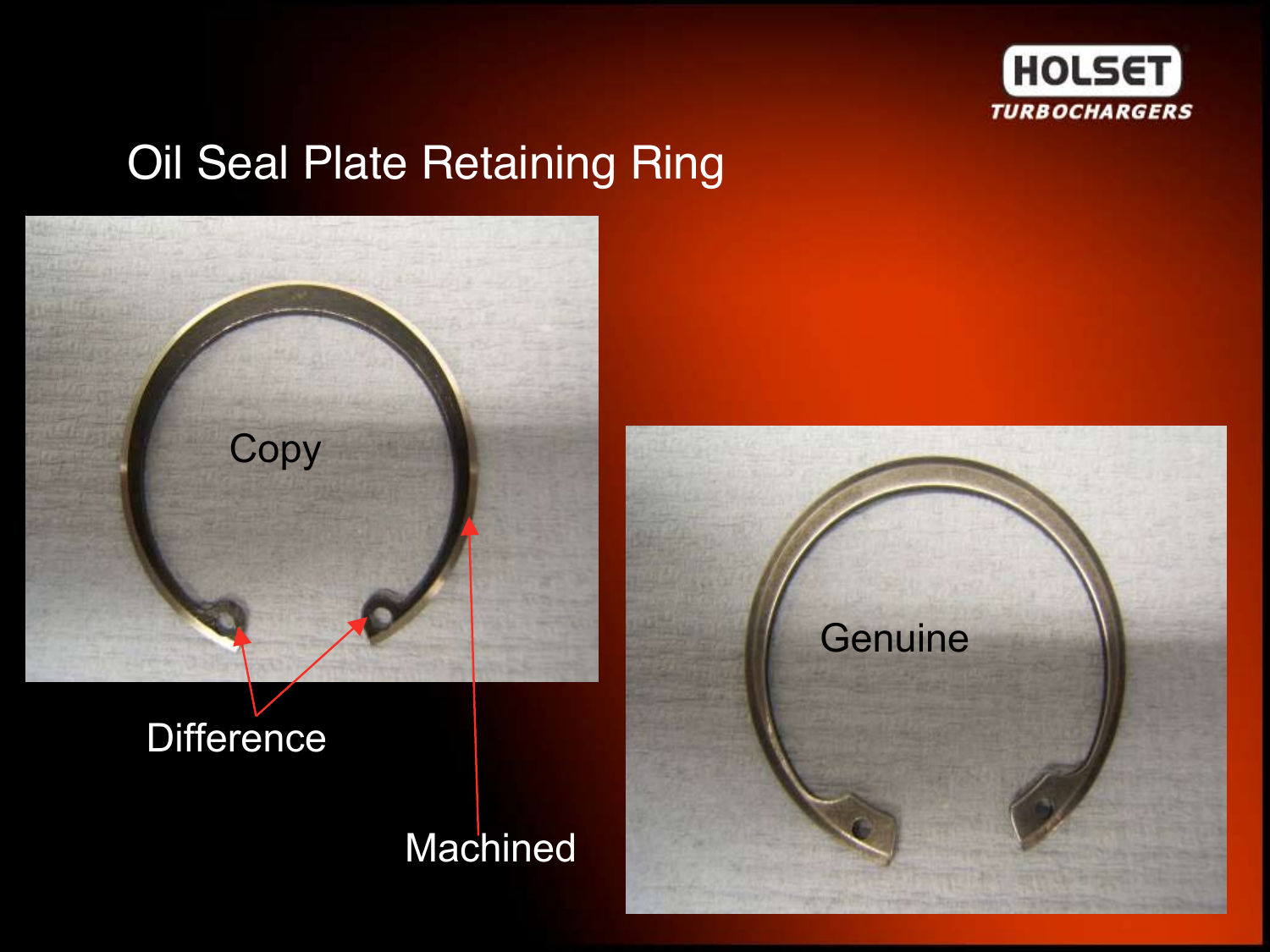

## Compressor Housing Retaining Ring



Machined

**Difference**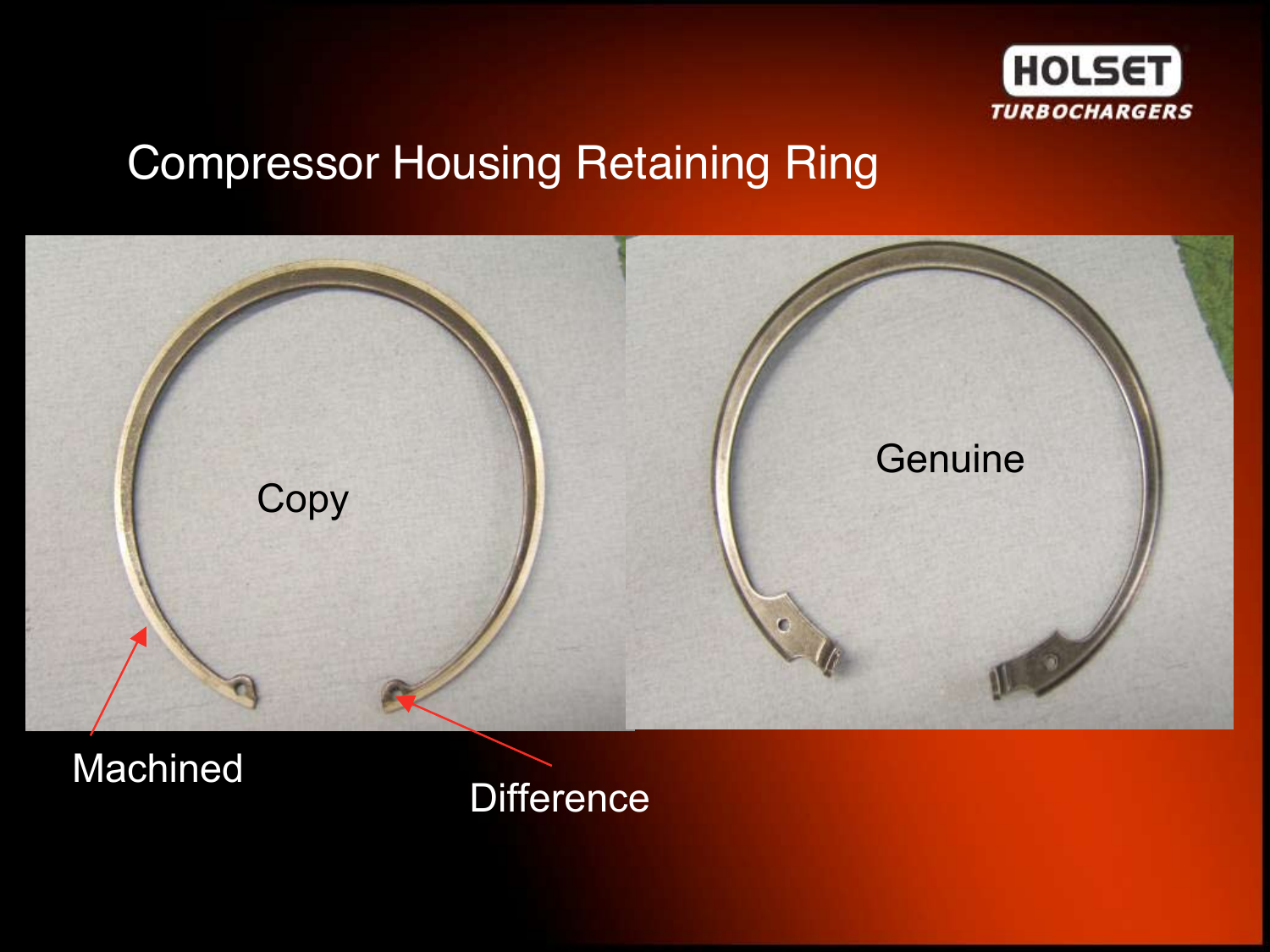

# Turbine Housing Screws